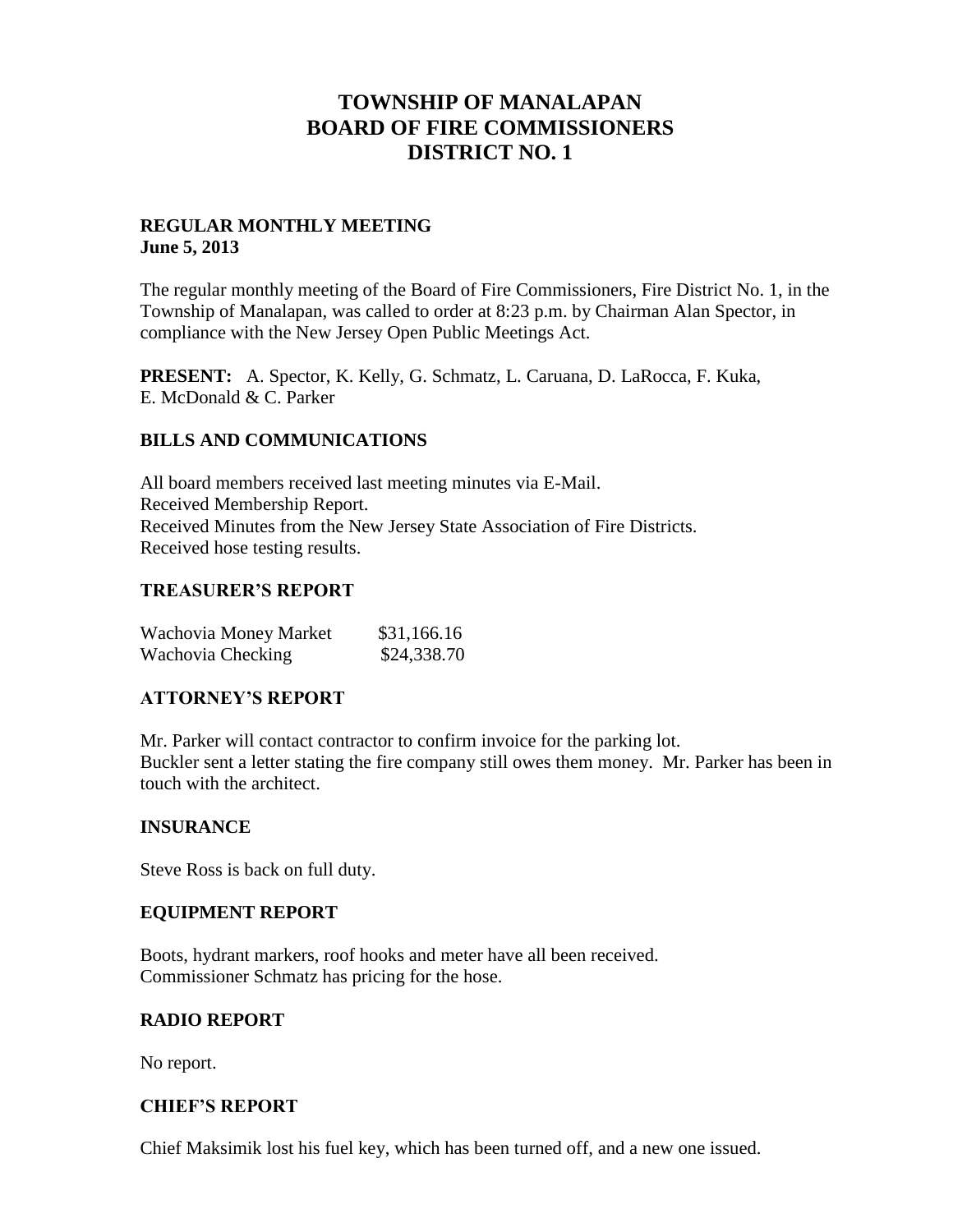## **TRUCK REPORT**

Trucks were washed and waxed. Hose testing took place. Air packs testing has begun.

## **ASSOCIATION REPORT**

Ed McDonald stated that their mortgage has been received.

## **TRUSTEES' REPORT**

No report.

## **OLD BUSINESS**

See attached.

### **NEW BUSINESS**

Commissioner Schmatz made a motion to pay all vouchers; this was seconded by Commissioner Kelly. All voted aye.

Commissioner Schmatz made a motion for \$220 to purchase a gas meter for 26-1-73; this was seconded by Commissioner Kelly. All voted aye.

Commissioner Schmatz received pricing on 2 1/2" hose - \$142.50 a length for a total of \$2,850.

Meeting opened to the public at 8:52 p.m.

A motion was made by Commissioner Spector to adjourn; it was second by Commissioner Kelly and all voted aye.

Meeting adjourned at 8:53 p.m.

 Respectfully submitted, Kenneth Kelly, Clerk